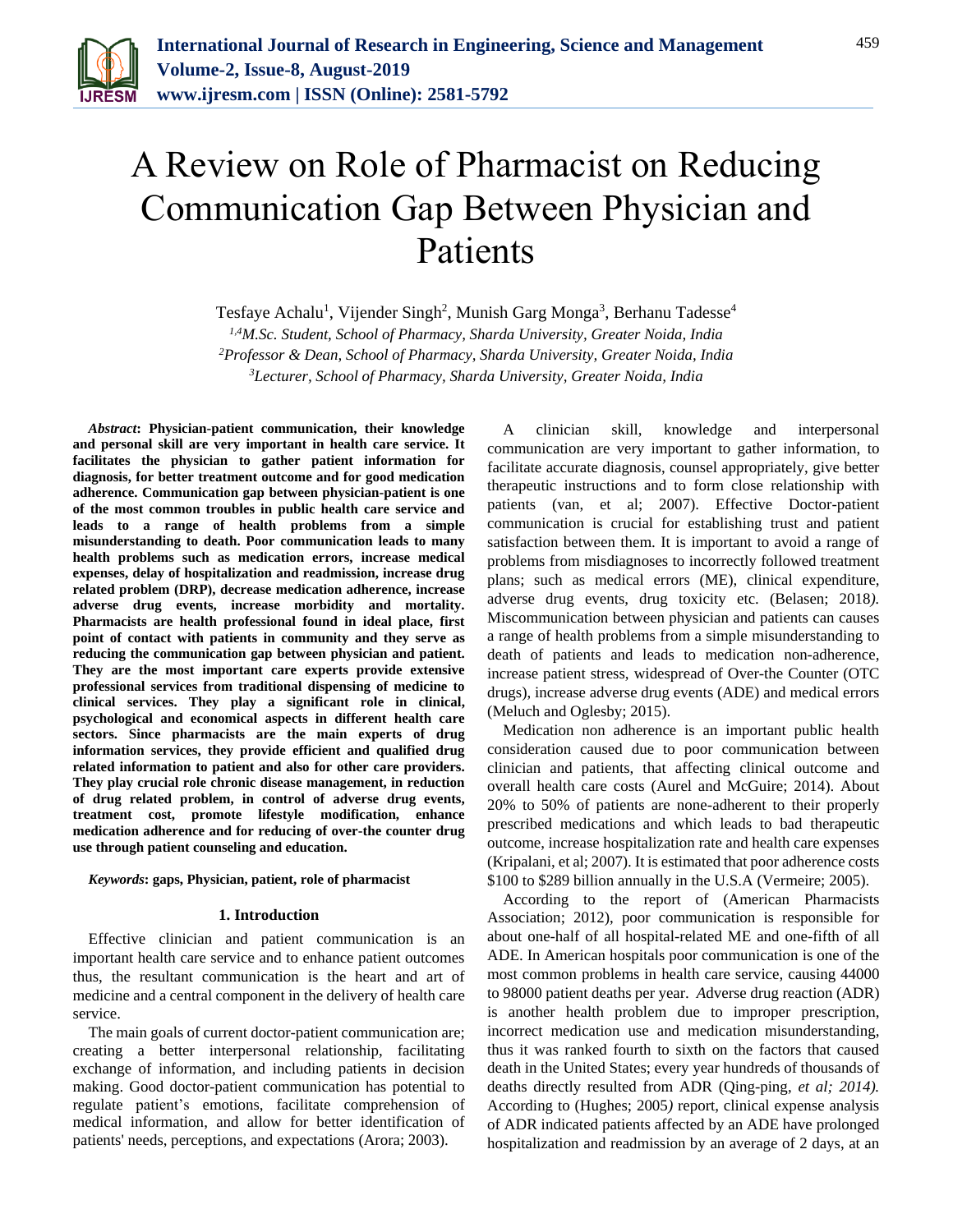

additional expense of ~US\$2,000–\$2,500.

Pharmacists are found ideal place and multi professional health experts thus there is a huge opportunity to resolve many health problems *(*Delton*;* 2017*).* Many patients' drug related problems can be easily solved by pharmacists, including OTC drug selection and appropriate product use (Sansgiry & Patel; 2013).

Pharmacists have become a crucial element of multidisciplinary healthcare team and play a vital role in communication gap between clinician and patient mentioned above because they have more time, accessible, rational health professionals and appropriate expertise to provide extensive, high-quality patient-centered health care services. The intervention of pharmacist in different health care department contribute significant role in clinical and economical aspects (Delton; 2017, Yarnall; 2009).

(Hughes, et al; 2010), reported that now-a-days, pharmacists are the first point-of-contact for patients play a significant role in cost-effective health service through promoting patient life style modification and increase clinical outcomes by actively participating in patient care and collaborating with many healthcare disciplines. With this increasing scope of practice, pharmacists are being recognized as key components in providing spatial patient care as part of inter professional healthcare teams. Therefore, the aim of this review is to describe the role of pharmacist in reducing gap between physician and patients and to describe the significance of pharmacist in public health care service.

#### *A. Definition and Concept of pharmacist*

Pharmacy is the science and technique of preparing and dispensing medicine by health professional pharmacists. Pharmacists are special health care experts who prepared drugs to formulate, dispense, and provide clinical information on medications to health care providers as well as patients thus facilitate patient and clinician relationship. Are one of the member of multidisciplinary care team, and they play a significant role in providing quality healthcare and pharmaceutical care to the community on the useful and the harmful effects of the drug products. They are drug experts and use their clinical knowledge, together with formulation, quality control, practical knowledge and they ensure the safe supply of medicines. They are responsible to ensure the quality of drug product supplied to the patients as per the government policies (Pharmacy; 2013).

The pharmacists' roles have been changed from compounder and dispensing drug to the therapy manager. They play role in clinical aspects which includes manufacturing, quality control, drug discovery, regulatory pharmaceuticals, drug dispensing, patient education, patient counseling, hospital/pharmacy administration and community services (Aliabid, *et al.;* 2013).

#### *B. Community Pharmacists*

They are deep-rooted health profession in community, primarily focused on the preparation, dispensing, and supply of medicines. They play role in providing health care services and health promotion and disease prevention. Most of the time physicians do not have enough time to provide all of the preventive and chronic disease management services. This is where other members of the multidisciplinary team can make a valuable contribution in picking up any shortfalls (Yarnall*, et al;* 2009). Pharmacists can play a crucial role in health care services as they have more time and the proper expertise to provide high-quality patient-centered health service (Chisholm; *et al.,* 2010).

Community pharmacies may represent the ideal site for reducing gap between clinician and patients by providing and implementing extensive professional community-based health services such as disease management, health care promotion, improve quality of life, patient counseling, patient education, disease screening and control (Fleming*, et al.,* 2015*).* They are the first contact health care professionals for patients seeking treatment for minor ailments and valuable contribution in health promotion and in optimizing medication use and improving patient outcomes, whilst preventing medication misuse and reducing treatment expenditure. Evidence suggests that pharmacists-led counseling improves patient clinical outcomes, quality of life, increase knowledge about medication, about disease prevention and reduces factors associated to disease (Alaqeel and Abanmy; 2015).

## *C. Clinical Pharmacists*

They are professionals who are more prone for patients with health inquiries and have a significant role in assessing medication management in patients. They play bridging role between patient-physicians to reduce health problem. Pharmaceutical care is one of the most important roles of clinical pharmacists at current time by providing their professional medical related information for patients. It is taking direct responsibility for patient's care. It has many benefits that may include decreased [medication errors,](https://en.wikipedia.org/wiki/Medication_error) increased drug adherence, chronic disease management; including hypertension and other cardiovascular diseases (Santichi, *et al;* 2011).

A research assessed by (Luisetto*, et al;* 2016*)* on the significance of clinical pharmacists are involved in cognitive and pharmaceutical care service in many medical team shows general improvement of in clinical outcome. Clinical pharmacist plays a great role in therapeutic care by providing advice and information in proper utilization of medicine. It is stated that the drugs and drug therapy will enhance the physical as well as psychological state of individuals, improve quality of life and are intended to cure, prevent or to diagnose diseases, sign or symptom but this is only when properly used through the advice of pharmacists. The improper use of drugs could evoke new adverse symptoms, can cause patient morbidity and mortality (Blix; 2014).

#### *D. Hospital pharmacist*

Hospital pharmacists represent a key component of the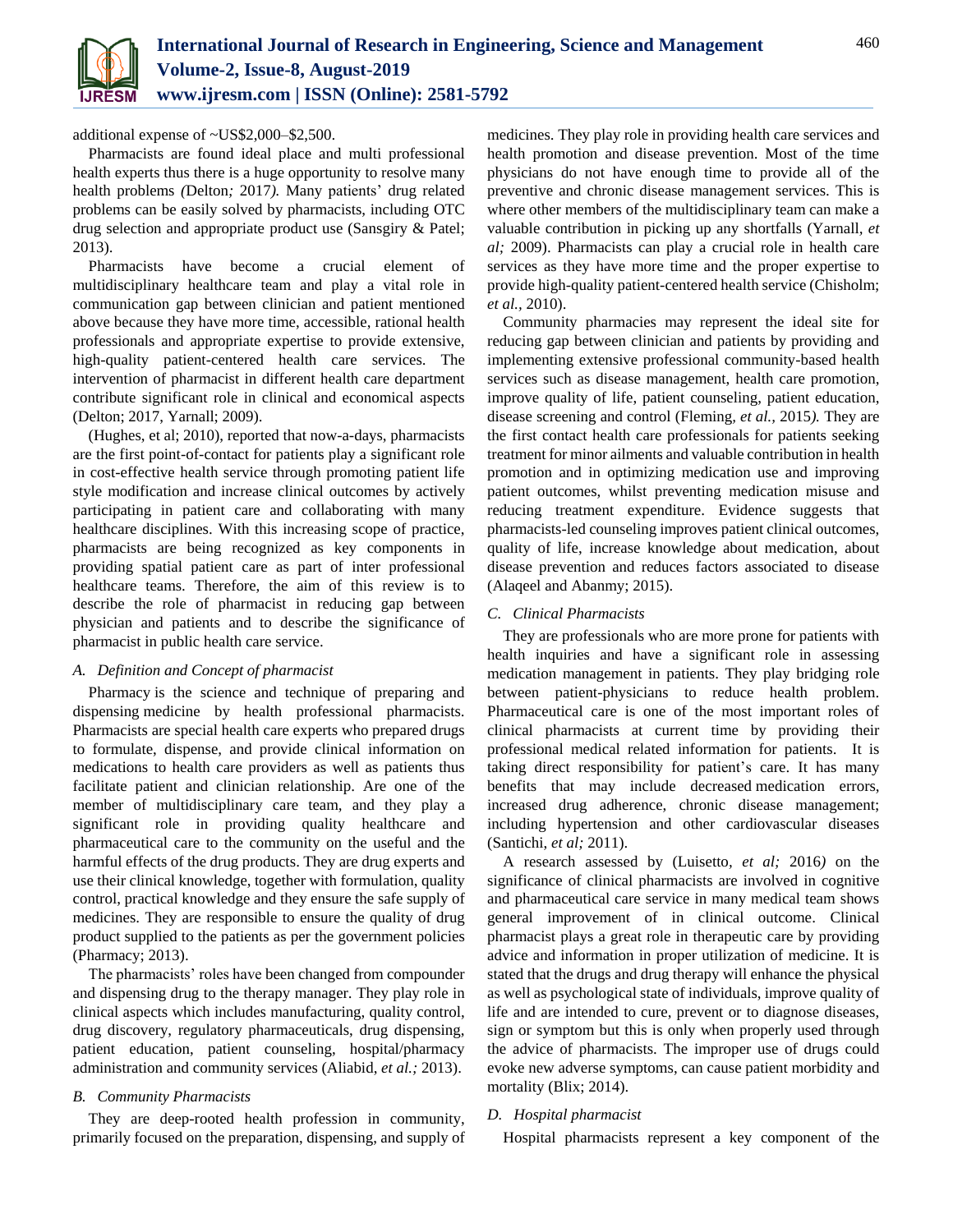

multidisciplinary care team play major role in reducing communication gap between patient and clinician by providing significant health care service. They play role in preparing, storing and dispensing medicines and medical devices. They provide counseling service to healthcare professionals and patients on the safe and effective use of medicine. They are involved on the entire way in which medicines are selected, provided prescribed, administered and reviewed to optimize the desired outcomes and to ensure the safety as well as quality of medicines in the hospitals (Auta*, et al;* 2015*).*

Now a day hospital pharmacists have expanded their roles beyond the dispensary and diversified into expanded areas of care in hospital practice not only checking prescriptions but also discussing cases with physicians, nurses, and other healthcare professionals involved in the care of the patient, reviewing patients' medications and advising with regard to pharmacotherapy as well as proposing optimal therapy. These contributions are integral components of the role of the pharmacist in the clinical setting *(*Auta*, et al;* 2015*).* Hospital pharmacists in most developed countries are working at advanced levels clinically in a wide range of specialized roles with an increased number of independent pharmacist prescribers (Emmerton*, et al;* 2005).

They provide patient-centered care services and medicines information to the patient and other healthcare professionals. They provide health related information such as; medication management reviews for inpatients, selection of drug therapy, identifying and reporting adverse drug resistances (ADRs) arising from prescription errors, preventing medication-related problems (MRPs), ensure safe and effective use of medication (Alderman*, et al;* 2001*).*

#### **2. Methodology**

The literature survey related to the role of pharmacist in reducing gap between clinician and patients was done by search data from different webs. The studies of 2000-2018 were searched from electronic data using different website such as PubMed, databases, IJPSR, Innovare Academic, Biomed Central Sciences, Dove press, Textbooks etc. The review materials included 30 published papers of review articles and original research papers were taken from different journals and text books but only 12 research articles are chosen based on the relevancy of these review topic.

#### **3. Results and discussions**

From 35 total studies used 12 original articles were reviewed based on relevance to this review topic of role pharmacist in different health care service. Different researchers indicated the positive impact of pharmacist in health care sectors. The result of researchers showed in table below indicates intervention of pharmacists also ensure the rational and cost-effective use of medicines, enhance the knowledge, attitude of patients in medication use and improve clinical outcomes by actively engaging in direct patient care and collaborating with many

healthcare disciplines. With this expanding scope of practice, Pharmacist play crucial role in management of chronic disease and valuable effect in different health care services.

#### *A. Role of pharmacist in chronic disease management via patient counseling*

Chronic disease management is the practice of collaborative health care team rather than one health expert physician. Community pharmacist play a significant role in management of different chronic disease, provide more direct interventions care service as a support to the physician's action, in order to improve medication adherence, to achieve the goals of desired therapeutic outcomes and to improve safe medication use and humanistic control. (Swieczkowski*, et al*; 2016). The direct pharmacist's intervention in care service has proved to favourably valuable therapeutic and safety outcomes in different chronic diseases; including diabetes, dyslipidaemia, hypertension, obesity, asthma or chronic obstructive pulmonary disease, psychiatric conditions and osteoporosis prevention (Chisholm*, et al;* 2010*,* George*, et al;* 2010*,* Tan*, et al;* 2014).

The management chronic disease requires nonpharmacological as well as pharmacological methods. This can be achieved through the patients' education and advice to understanding of disease, medications & lifestyle modification, when the pharmacist provides them practical and medical information through counseling (Manuel, *et al;* 2011).

According to the observational study of Ramalingam*, et al; (*2015*),* at tertiary care hospital of Kerala, to assess the impact of pharmacist counseling of 100 diabetic patients. Thus Knowledge, attitude, practice, quality of life and medication adherence of the patient before and after counseling were assessed and the result showed that a significant improvement after pharmacist intervention ( $p = 0.0001$ ) after pharmacist counseling and the mean difference Knowledge attitude and practice before and after counseling is 3.88, for medication adherence is 7.04 and for quality of life 19.23. It shows a significant improvement in KAP due to pharmacist led patient counseling when compared with non-intervened.

Similarly, another report qualitative meta-analysis of 21 studies conducted by (Wubben and Vivian; 2008), including 3981 diabetic patients and all interventions involved additional visits by pharmacists shows an overall improvement in hemoglobin A1c was observed in different settings in intervened group and the differences in change for hemoglobin A1c ranged from an increase of 0.2% to a decrease of 2.1%. This study also demonstrated that glycaemia controlled diabetic disease in case of prescribing pharmacist. In fact, the improvement in hemoglobin A1C respect to the control group was 1% when the pharmacist had the authority to prescribe anti diabetic drugs under the supervision of the physician (Machado*, et al; 2007).*

Another prospective study report conducted by *(*Pawar*, et al;* 2014) to assess the impact of pharmacist-led patient counseling of 118-hypertensive patient indicates pre counseling the systolic blood pressure (SBP) and diastolic blood pressure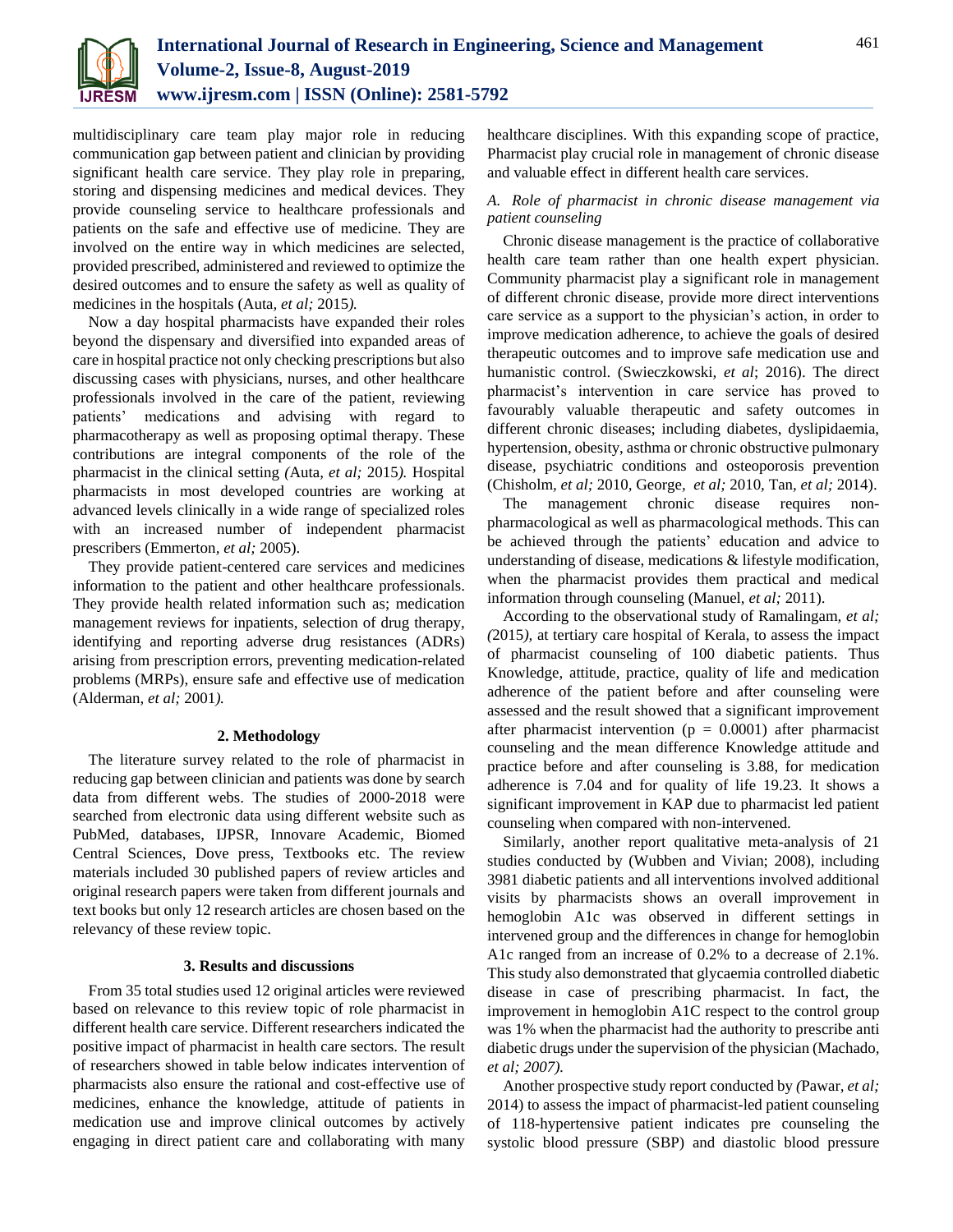

(DBP) found to be 143.6mmHg and 93.2 mmHg respectively. At the end of the study the BP was controlled, where SBP was reduced by 2.8 mmHg and DBP was reduced by 3.6 mmHg and also there is significant reduction of habitual actions such as smoking, drinking etc.

This shows pharmacist led patient counseling was more widespread beyond time of dispensing medication and enhancing of patient knowledge toward the medical problems, lifestyle modification, initiate patients to ask medical related information, encourage appropriate medicine use, prevent drug related problems and generally they play significant role in disease management through patient counseling *(* Nicolas*, et al; 2013).*

#### *B. Health promotion role of community pharmacist*

Health promotion service enables individual to gain better health control and to advance their overall well-being. Health promotion is community action and participation through health education which encourages socioeconomic and cultural activities and improves environmental determinant of health*. (*Ekpenyong, *et al;* 2012*,* Ogah*, et al;* 2013*).* 

Health promotion is for preventive, curative and rehabilitative activities and care services enables people to gain better control and improve their health and overall wellbeing is the role of all health care team and patient itself. *(*Ogah*, et al;* 2013*).* Sometimes ineffective health promotion is due to lack communication between health professional and patient thus, community pharmacist greatly involved in health promotion service through health education which encourages socioeconomic and cultural activities, and improves environmental determinants of health and lifestyle modifications by reducing gap between health care supplier and consumers (WHO*;* 2015*).*

Community pharmacists are collaborative with other health care team provides beneficent services that would help in implementing health promotion strategies in communities through health education, behavioral change and lifestyle modification. These activities empower individuals and communities to take responsibility for the control of modifiable determinants of health. Supporting, promoting, and diversification of these activities in a continuum as a process is the role of community pharmacist. The pharmacist play great role to promote and encourage people to move to a state of optimal health, which is a balance between physical, emotional, social, spiritual, and intellectual condition of patients (Alenoghena, *et al;* 2014*)*

According to the report of qualitative study surveyed by (Brian, *et al*; 2017) on health promotion activity by pharmacist in Nigeria through health education, behavioral change and lifestyle modification among patients; whereas, the measurable improvement in individual or community health are attributable to intervention carried out for health gain. A survey of pharmacists' intervention in health promotion activities showed a 90% participation among respondents and overall, the respondents showed willingness and a positive attitude in all

domains of health promotion activities seen and health promotion activities encouraged by pharmacists over the years have continued to evolve from traditional provision of medicine information treatment of self-limiting conditions and management of chronic diseases.

Similarly, cross-sectional study reported by (Laliberte*, et al;*  2012), to assess level of role of community pharmacist and from all 571 out of 1,234 (46.3%) eligible community pharmacists completed and returned the questionnaire. Most believed they are very involved in health promotion and life style modification indicated in figure below.



Fig. 1. Intervention level of pharmacist in health promotion and life style modification

From these figure it showed that pharmacist greatly involved and play a significant role and better improvement in public health promotion and lifestyle modification.

Pharmacists are also drug expert and the first point of contact person during the purchase of OTC medications. They play a significant role to monitor OTC medication use among a specific population (Cooper; 2013*).* Community pharmacists are considered to be among the most accessible and trustworthy health care professionals and play a major role in ensuring appropriate OTC medication use in older adults. 80% of Americans report they would buy a particular OTC medicine based on their pharmacist's recommendation, or not purchase a specific OTC medication if their pharmacist advised against it (82%) (NCPIE; 2003).

## *C. Role of clinical pharmacist on reduction of drug related problems through patient education*

DRP is defined as an event or circumstance that actually or potentially interferes with desired health outcomes and it is caused due to multiple therapies, drug use without indication, improper drug selection, lack of education, poor communication during history taking and diagnosis, lack of standard treatment protocol, etc. (Parthasarathi*, et al;* 2003).

Patients' knowledge of their disease problems and its complications, its treatment (pharmacological and nonpharmacological), and self-monitoring has also been shown to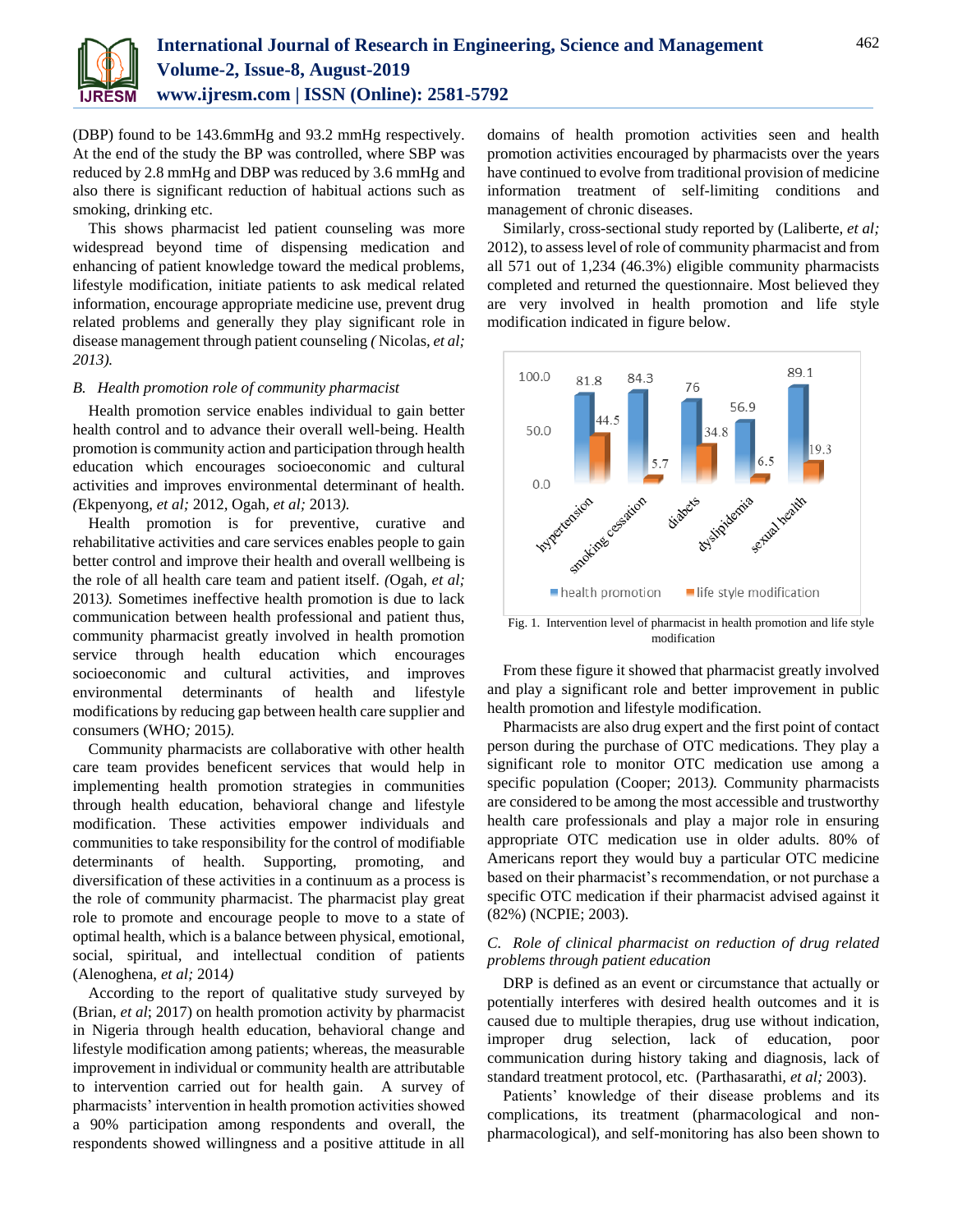

be increased through patient education. Education programs to support patient participation in disease management have been proposed as an important strategy in reducing DRP and limiting the growing burden of chronic diseases. Enhanced patient education strategies are critical ways for solving DRP of patients reduce hospital readmission rates and improve quality of life. (Hume, *et al;* 2014*)*

As report research conducted by (Shah*, et al;* 2016*)* on the assessment of patient knowledge and reducing of drug related problem includes 50 DRP patients. The patient's knowledge regarding disease, therapy and life-style were assessed after and before pharmacist intervention. It shows Post pharmacist intervention there was a significant improvement in patients' knowledge about DRP by 156.73%. From these result we can concluded that DRP is the wide range of health problem and clinical pharmacist greatly resolve these health problems through patient education to enhance patient knowledge.

Similarly, according to report of (Parthasarathi*, et al;* 2003)*,* clinical pharmacist play a greater role in reducing DRPs, hospitalizations, probability of readmission, enhance patient knowledge. Educated patient knows about their problem and give proper information about their disease to clinician during diagnosis, which brings clinician a satisfaction of having positive impact on the health of their patient. Education may help create an environment of trust, improved doctor-patient relationship and encourage patient's to involve in health care, all of which increase in patient satisfaction (Patni, *et al;* 2015*).*

In general Pharmaceutical care provided by the clinical pharmacist can positively influence the patient outcome. Review of patient drug therapy by the clinical pharmacist will enhance the drug therapy.

# *D. Role of clinical pharmacist in reducing medication cost and prevention of medical error*

Clinical pharmacist provides extensive professional health care services to alleviate health problem and to reduce gap between patient and clinician, thus play a significant role in reducing health care costs. The clinical and economic benefits of clinical pharmacist involvement in chronic disease management and promotion of public health care have been well defined. When compared role of pharmacist with usual medical care professionals, it is found that, pharmacist-led health care services made savings of \$647,024 by preventing hospital admissions and hospitalization (Hall*, et al;* 2011*).*

According to the prospective randomized study by (Murray*, et al; 2009),* on 800 heart failure patient in large public hospital to assess the benefit of clinical pharmacist education, monitoring and intervention was demonstrated. The patients with clinical pharmacist interventions had a 34% lower risk of any ADE or ME when compared with control patients treated at the same clinics. Pharmacists-led patient education and regular communication with the rest of the team improved medication adherence, patient satisfaction, and reduced healthcare utilization and reduce health care costs.

The retrospective study conducted by (Chen, *et al;* 2017) in

Taiwan to evaluate ADR prevention and cost-saving effect of pharmacist by comparing the number of pharmacist's intervention in 1 year pre and post pharmacists intervention, the total number of pharmacist intervention in medication order were 824 in 2012 (pre) and 1977 in 2013 (post) the number of active recommendation were 40 in 2012 and 253 in 2013. The estimated cost saving in 2012 and 2013 were NT\$52,072 and NT\$144,138 respectively and also the estimated cost avoidance of preventable ADR 2012 and 2013 were NT\$3,383,700 and NT\$7,342,200 respectively and cost saving ratio increased from 4.29.to 9.36 and reduce average admission day by 2 after the intervention of a pharmacist. This finding revel valuable that there is a significant difference between before pharmacist intervention and post intervention.

According to (Wang*, et. al;* 2016*)* report shows that pharmacist-managed services had a positive return in terms of economic viability Ten of the 25 studies were completed in pharmacist. Benefits demonstrated included that the average cost of a 1% reduction in HbA1c was US\$174 per person and compared to usual care. Pharmacist-led services produced cost savings in the range of US\$8 to \$85,000 per year, whilst costing between US\$62,803 and US\$114,576 to prevent one diabetic patient.

Interventions of clinical pharmacists in health care service contribute a great role to prevent medication errors, in reducing preventable ADEs, and to save treatment expenditure [\(Klopotowska,](https://journals.lww.com/md-journal/fulltext/2017/08250/The_cost_saving_effect_and_prevention_of.40.aspx#R6-40) *et al;* 2010). The pharmacists participating in medical rounds in hospital were found to reduce preventable ADEs by 66% to 78% and the cost avoidance generated pharmacist interventions resulted in a benefit/cost ratio of 3.1 to 13.33 (Jones, *et al*; 2013, Gharekhani, *et al;* 2014).

In general, the interventions of clinical pharmacist in health care service have revealed positive economic profit and effective health improvements and they play significant role in clinically as well as economically.

#### *E. Role clinical pharmacist in improving medication adherence*

Medication adherence is the voluntary cooperation of the patient in taking drugs or medicine as prescribed, including timing, dosage, and frequency and that the patient and the health care provider (HCP) play equal roles in medication decisionmaking (Salter; 2010). Good adherence is especially important in the management of chronic diseases, for decreasing of medication expenses, for enhancement of treatment outcome and none-adherence to medication leads to worse therapeutic outcomes (Kripalani*, et al;* 2007).

Pharmacists play a significant role to help the patient achieve a better therapeutic outcome. Often, many strategies must be employed to improve patient medication adherence, including counseling, patient satisfaction, coping skills, reduce stress level, and simplifying regimen complexity patient education, and memory enhancement (Morisky*, et al;* 2008)

Pharmacist play role in improving the patient–physician relationship which commonly proposed means of enhancing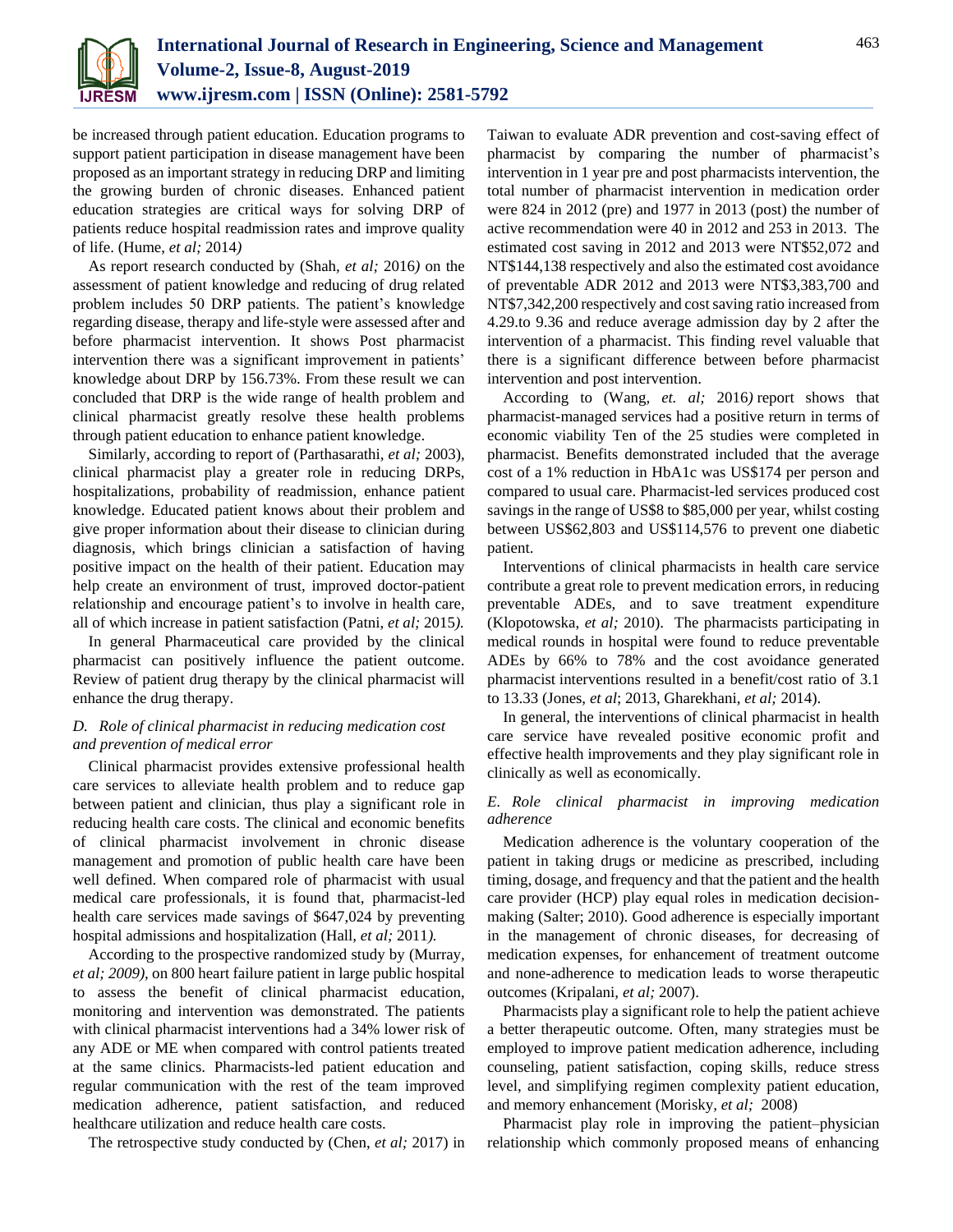

compliance and patient attitude may also affect his or her adherence *(*Ahmad*, et al.,* 2010*).*

According to systematic review of 15 studies reported by (Kaplan; 2005), on hypertensive patients to evaluate improvement patient medication adherence and BP control as a result of pharmacist interventions shows Significant clinical outcomes (systolic, diastolic, or controlled BP) occurred in 88% of studies; however, only 44% had significant increases in medication adherence.

Similar result was reported by (Baltatu*, et al;* 2015) including 1844 bed hospital of France to assess the impact of clinical pharmacist on the rate of patients who were adherent increased from 51.0% of the observational to 66.7% of the interventional period  $(P < 0.01)$  and also hospital readmission reduced when compared to non-intervened group  $(P < 0.01)$  medication adherence through patient counseling by intervention and observation method (Chisholm, *et al;2010*) reported many studies have been done to determine whether pharmacist interventions can lead to improved adherence and treatment outcomes. In a large meta-analysis conducted to determine medication adherence (along with several other outcomes), pharmacist interventions were found to improve medication adherence ( $P = 0.001$ ).

In general, the result of researcher shows that the clinical pharmacist contributes significant role in health care system through providing modern professional services and enhance medication adherence and in improving of patient health outcome; clinically, psychologically as well as economically.

# *F. Role of hospital pharmacist in Medication Therapy Management (MTM)*

MTM is a group of services provided by health care providers, including pharmacists, to ensure the best therapeutic outcomes of patients and implemented in patient centered medical homes, managed care health systems. Hospital pharmacists are a key member of care team responsible to provide MTM service with collaboration with other health care providers. Pharmacist led MTM service has been shown to be effective for lowering of chronic diseases; increasing patient knowledge; improving patient quality of life and medication adherence; and improving the safe and proper use of medications, including reducing therapeutic duplication, decreasing total medications prescribed, and increasing adherence for therapeutic care (Ryan*;* 2014).

The prospective randomized controlled method research study reported by (Erku, *et. al;* 2017) of total 127 T2DM patient were divide to two group to assess the impact of pharmacist on MTM in Ethiopia. Patients in the control (non-MTM) group (n=65) received the usual care while patients in the intervention (MTM) group (n=62) received a personalized pharmacotherapeutic care plan and diabetes education and the two compared. A marked and statistically significant increase in medication adherence were noted in the intervention group (increased from 9.2% at baseline to 61% at 6 month) compared with the control group patients. Furthermore, at the 6-month

follow-up, only 23 patients in MTM intervened group with poorly controlled blood glucose levels and hospital admissions is less in intervened group when compared with control group as showed on figure below.



Fig. 2. Impact of Pharmacist intervention in MTM and number of hospital admission

The findings of this study revealed that there is marked increase in medication adherence and reduction in hospital admission in the intervention group than the control group. This may be due to the fact that the pharmacist adopted and utilized a pharmaceutical care plan, which involved preventing and resolving a number of medication therapy problems.

Other study revealed that there are clinical and cost effective role of pharmacist for 6-month period when hospital pharmacist provided different medication therapy management service to the patient with heart disease as no- cost-to- patient' part of an employer's health plan. The researcher compares the clinical and economic outcome for patient those who received MTM  $(n=63)$  with those who did not receive MTM  $(n=62)$ . Economically, the MTM received group total direct healthcare expenditure were significantly lower (\$359/patient) and revealed a return on investment of 1.67. Clinically, those who received MTM service by pharmacist had higher rate of meeting their blood pressure and body mass index goals. This shows role pharmacist in MTM service have positive effect on financial as well as clinical (Wittayanukorn*, et. al; 2013).*

## *G. Role of hospital pharmacist in providing drug information service DIC/DIS*

Drug information service (DIS) is the service that includes the actions of mostly literate individuals to deliver exact, balanced, real information, mainly the problems related to patient's arisen from the professionals and it is the provision of written and/or verbal information about drugs and drug therapy in response to a request from other healthcare expert organizations, committees, patients, and public community (Wongpoowarak; 2010)

DIC and DIS has become one of the functions in the hospital pharmacists are responsible for issuing of drug information bulletin periodically for the hospital staffs. One of the functions of the Pharmacy therapeutic committee is to maintain library and documentation service. With regard to the drug and their administration the hospital pharmacist is best suited to perform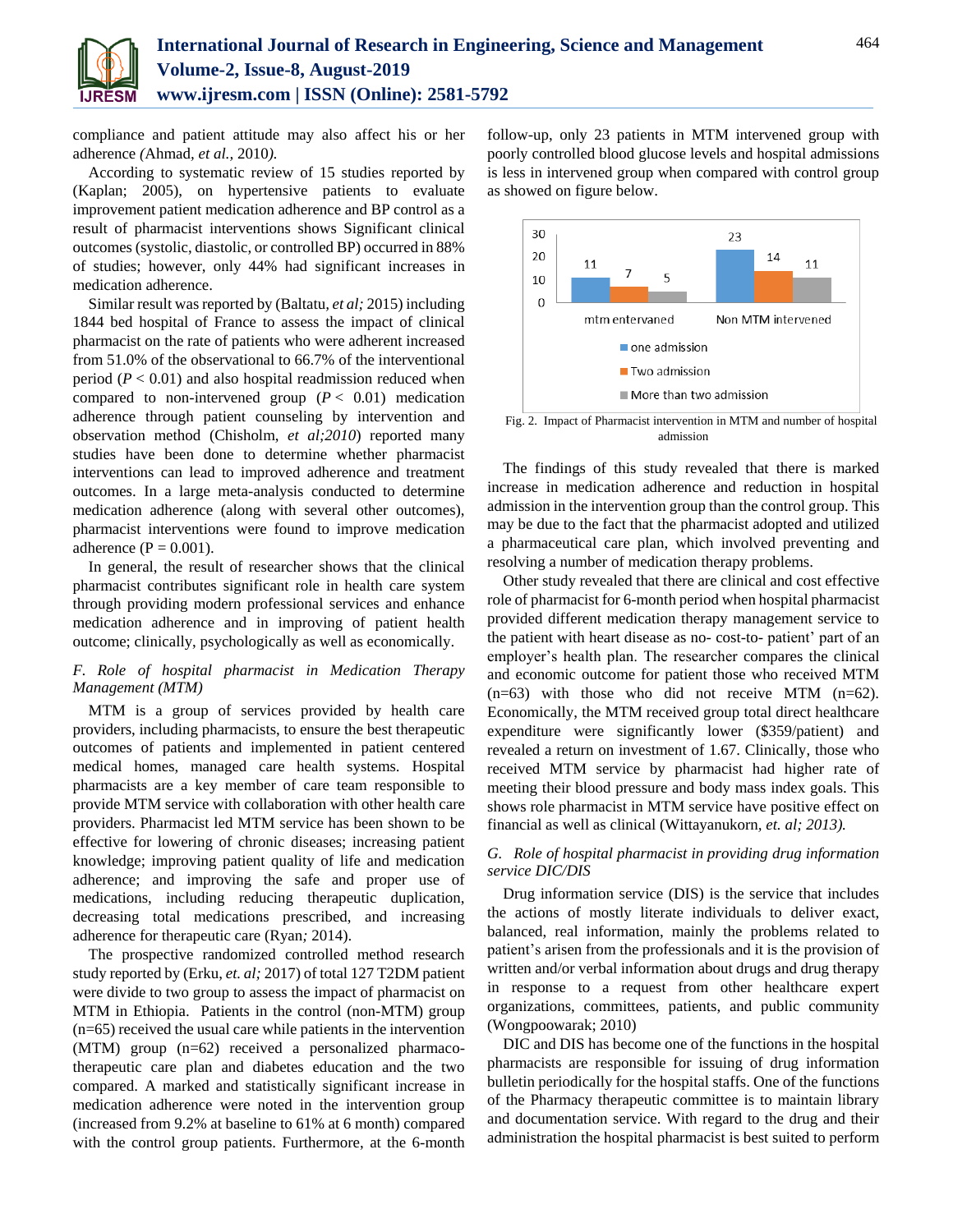

this onerous task. They process the available information takes out the essence of them and present in a nut-shel to other (Sampath; 2011).

#### *H. Origin of Drug Information Center*

Started in 1992 in university of Kentucky in US and then Australia and The UK in 1968 at the Royal Melbourne and London hospital, in India early in 1970s at Christian medical college for providing real, and compiled information about the drug to the public serves in the health center (Rohit, *et. al;* 2012).



Fig. 3. Role of pharmacist in DIS (Himanshu*, et al.,* 2015*)*

Pharmacists are medicines experts and well trained for DIC. Provision of drugs and therapeutic information (DTI) to health care team and patients is one of the fundamental responsibilities of pharmacists. However, in the current situation of health care system, DTI services are sounds to be necessary due to increased patient load with co-morbid conditions and availability of more number of drug molecules in the market and polypharmacy. Thus, provision of DTI helps practitioners to rationalize the therapy for their patient's care (Mudigubba*, et. al;* 2013).



Fig. 4. Significance of Pharmacist in providing DIS

According to prospective study report by (*Omelet, et al; 2012),* to determine the relevance of pharmacist in providing DIS from 120 questioners, claimed that the patient obtained drug information 16 (15.0%) from internet and largest number 102 (95.3%) from the Pharmacists in indicated in figure below. Generally, above 95% this shows that pharmacists are the great role and responsibilities on deliverance of drug information.

From this result graph the pharmacist highly involved in DIS and source DIC and provide well organized, qualified information to patient and other health professional and play a significant role in DIS.

According to prospective study reported by (Sridevi*, et al.;* 2017*),* a total of 108 queries were replied and identified that almost 31 medication errors from them, almost 65% have rectify and 25% is not rectify and the rest is not accepted as errors the finding reveal that qualified drug information service is well accepted in the involvement of professionals or pharmacists is the only way to improvement of the quality and service of drug information center.

In general, based on this review we can conclude that pharmacist play a significant role clinically, socioeconomically in health care service to enhance patient outcome.

From these result, we can say that Pharmacist are general health practitioner and play a significant role in all involved in health care sectors. All of the researchers mentioned above show a positive impact of pharmacist through their involvements and it indicated pharmacist play a significant role in cost saving effect and in pharmaceutical care service.

#### **4. Conclusions and recommendation**

Poor communication between physician and patients results a range of health problems from a simple misunderstanding to death. Pharmacists are ideal place and an element of multidisciplinary healthcare team and play a significant role in reducing communication gap between patient and physician by providing extensive professional services. They play an effective role in reducing and prevention of drug related problems, medication errors, adverse drug reactions, in reducing health costs, management of chronic disease, health promotion by patient counseling, patient education and by interacting with physician and patients. They are found in ideal place as channel between patient and physician and play significant service clinically and economically through intervention in health service because they have multiprofessional skill, they are available, and have more time and the appropriate expertise to provide high-quality patientcentered health care service.

#### **References**

[1] Ahmad A, Hugtenburg J, Welschen LM, 2010. Effect of medication review and cognitive behavior treatment by community pharmacists of patients discharged from the hospital on drug related problems and compliance: design of a randomized control trial. *BMC Public Health*, 10:133.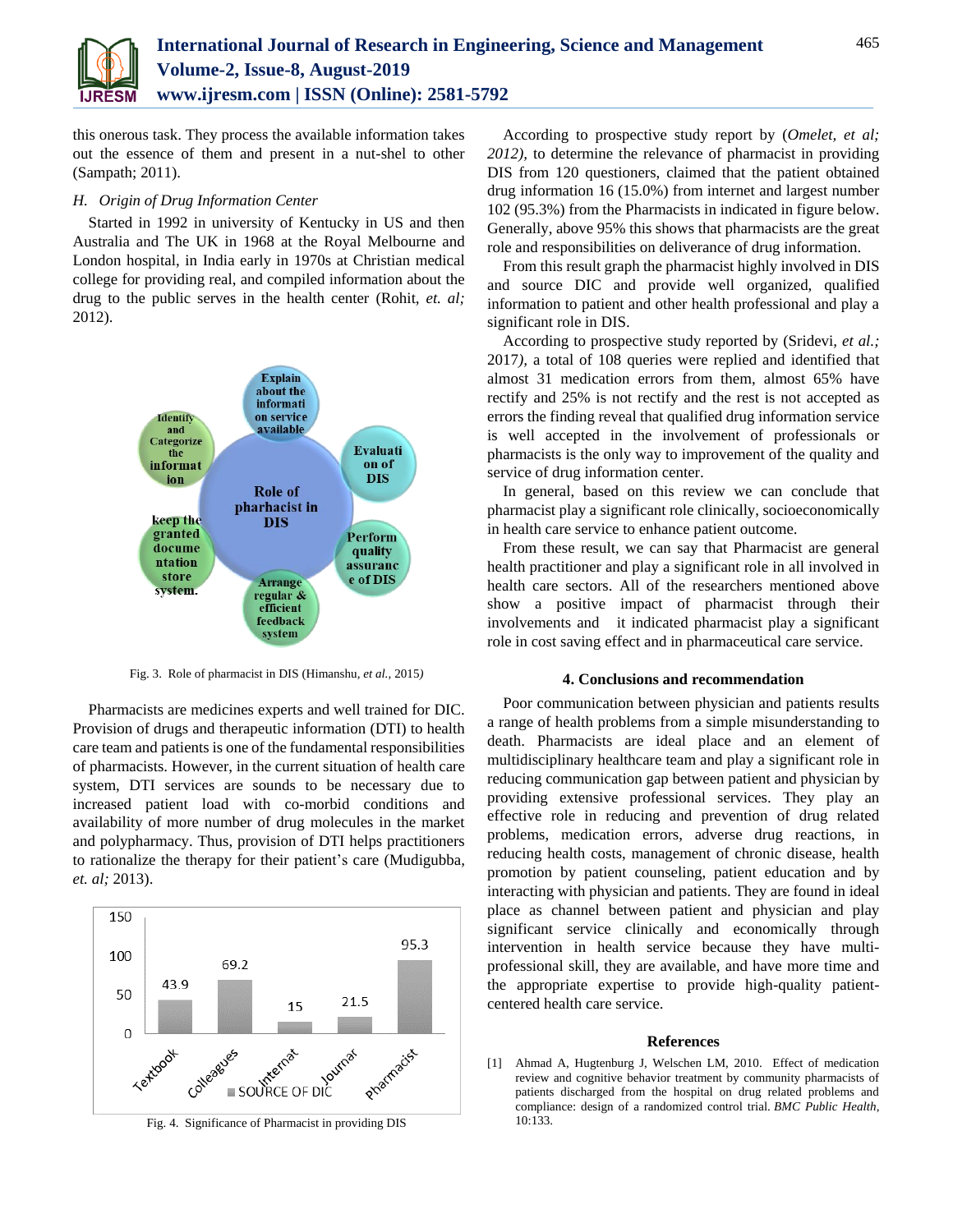

# **International Journal of Research in Engineering, Science and Management Volume-2, Issue-8, August-2019 www.ijresm.com | ISSN (Online): 2581-5792**

- [2] Alaqeel S. and Abanmy N.O., 2015. Counselling practices in community pharmacies in Riyadh, Saudi Arabia: a cross-sectional study *BMC Health Services Research;* 15:557.
- Alderman C.P, Farmer C. A., 2001. Brief analysis of clinical pharmacy interventions undertaken in an Australian teaching hospital. *J Qual Clin Pract*.;21(4):99–103.
- [4] Alenoghena I., Aigbiremolen A.O., Abejegah C., Eboreime E. 2014. Primary Health Care in Nigeria: Strategies and Constraints in implementation. Int J Comm Res 3(3): 74-79.
- [5] Alabid AH, Ibrahim M.I, Hassali M.A. 2013. Do professional practices among malaysian private healthcare providers differ A comparative study using simulated patients. J Clin Diagn Res;7:2912-6.
- [6] American Pharmacists Association, American Society of Health System Pharmacists, Steeb D, Webster L., 2012. Improving care transitions: optimizing medication reconciliation. J Am Pharm Assoc; 52(4):43–52.
- [7] Arora N., 2003. Interacting with cancer patients: the significance of physicians' communication behavior. Soc Sci Med.57 (5):791–806.
- [8] Auta A., Maz J., Strickland-Hodge B., 2015. Perceived facilitators to change in hospital pharmacy practice in England. *Int J Clin Pharm*;37 (6):1068–1075.
- [9] Aurel O. L. and McGuire M. J., 2014. Adherence and health care costs. Risk management and healthcare policy. Vol. 7, pp. 35-44.
- [10] Baltatu, Ovidiu and Géraldine. 2015. Improving Patient's Primary Medication Adherence: The Value of Pharmaceutical Counseling. [Volume 94 -](https://journals.lww.com/md-journal/toc/2015/10020) Issue 41 - 1805.
- [11] Belasen A. R. and Belasen A. 2018. Doctor-Patient Communication: A Review and a Rationale for using an Assessment Framework).
- [12] Blix H.S., 2007. Drug-related problems in hospitalized patients. A prospective bedside study of an issue needing particular attention. Lovisenberg Diakonale Hospital. Available from: Department of Pharmacotherapeutics, Faculty of Medicine, University of Oslo, Norway,
- [13] Brian O.O. and Henry N.C., 2017. Community Pharmacists and Health Promotion Activities in the 21st Century; Maximizing the Expanded Roles for Universal Health Coverage and Population Health Optimization. MOJ Public Health 6(3): 00174.
- [14] Chen W. T., Starks H., Shiu C. S. 2007. Chinese HIV-positive patients and their healthcare providers: contrasting Confucian versus Western notions of secrecy and support. ANS Adv Nurse Sci 30(4):329–342.
- [15] Chisholm-Burns MA, Zivin JS, Lee JK, 2010. Economic effects of pharmacists on health outcomes in the United States: a systematic review. *Am J Health Syst Pharm* 67(19):1624–1634.
- [16] Chisholm-Burns MA, Kim Lee J, Spivey C. A., 2010. US pharmacists' effect as team members on patient care: systematic review and metaanalyses. Med Care 48:923–933.
- [17] Cooper RJ. 2013. 'I can't be an addict. I am.' Over-the-counter medicine abuse: a qualitative study. BMJ Open. 3(6).
- [18] Dalton K, Byrne S. 2017. Role of the pharmacist in reducing healthcare costs: current insights Volume Pages 37-46 .
- [19] Ekpenyong C.E, Udokang N.E, Akpan E.E, Samson T.K., 2012. Double burden, non-communicable diseases and risk factor evaluation in sub-Saharan Africa. The Nigeria experience. European journal of sustainable development. 1(2):249-270.
- [20] Emmerton L., Marriott J., Bessell T., Nissen L., and Dean L., 2005. Pharmacists and prescribing rights: review of international developments. *J Pharm Pharm Sci*. 8(2):217–225.
- [21] Erku D.A., Ayele A.A. Mekuria A.B., Belachew S.A., Hailemeskel B. and Tegegn H.G., 2017. The impact of pharmacist-led medication therapy management on medication adherence in patients with type 2 diabetes mellitus: a randomized controlled study. Pharmacy Practice. 15(3):1026.
- [22] Fleming S, Atherton H, McCartney D. 2015. Self-screening and nonphysician screening for hypertension in communities: a systematic review. Am J Hypertens 28:1316–24.
- [23] Gharekhani A., Kanani N. and Khalili H., 2014. Frequency, types, and direct related costs of medication errors in an academic nephrology ward in Iran. Ren Fail. 36:1268–72.
- [24] Hall D, Buchanan J, Helms B., 2011. Health care expenditures and therapeutic outcomes of a pharmacist-managed anticoagulation service versus usual medical care. Pharmacotherapy. 2011; 31(7):686–694).
- [25] Himanshu Patel, Ramesh Adepu, Ramya Sapthagiri, Parthasarathi Gurumurthy, 2015. Drugs and Therapeutic Information Service Provided by Clinical Pharmacists for an Improved Patient Care: 8(6), 175-178.
- [26] Hughes D.A., 2010. From NCE to NICE: the role of pharmacoeconomics. Br J clin pharmancol. 70(3): 317-319.
- [27] Hughes RG, Ortiz E. 2005. Medication errors: why they happen, and how they can be prevented. J Infus Nurs 28(2):14–24.
- [28] Hume K, Tomsik E. 2014. Letter to the Editor: Enhancing Patient Education and Medication Reconciliation Strategies to Reduce Readmission Rates. Hospital Pharmacy; 49(2):112-114.
- [29] Jones SA, Bhandari S. 2013. The prevalence of potentially inappropriate medication prescribing in elderly patients with chronic kidney disease. Postgrad Med J. 89:247–50.
- [30] Kaplan, MN. 2005. Kaplan's clinical hypertension; 9th edition. Philadelphia: Lippincott Williams & Wilkins.
- [31] Kripalani S., Yao X., Haynes R.B. 2007 Interventions to enhance medication adherence in chronic medical conditions: a systematic review. *Arch Intern Med*.;167:540-550
- [32] Laliberte M.C, Perreault S, Damestoy N, Lalonde L. 2012. Ideal and actual involvement of community pharmacists in health promotion and prevention: A cross-sectional study in Quebec, Canada. BMC Public Health 12: 192.
- [33] Luisetto M., Carini F. and Bologna G., 2015. Pharmacist cognitive service and pharmaceutical care today and tomorrow outlook. UKJPB. 3:67-72.
- [34] Major C. and Vincze Z. 2010. Consumer habits and interests regarding nonprescription medications in Hungary. Fam Pract.; 27 (3): 333–338.
- [35] Manuel Morgado and Sandra Rolo. 2011. Pharmacist Intervention Program to Enhance Hypertension Control-A Randomized Controlled Trial. International Journal of Clinical Pharmacy;.33:132–140.
- [36] Machado M, Bajcar J, Guzzo G. 2007. Sensitivity of patient outcomes to pharmacist interventions. Part I: systematic review and meta-analysis in diabetes management. Ann Pharmacother; 41:1569–82.
- [37] Meluch, A. and Oglesby, W. 2015. "Physician–patient communication regarding patients healthcare costs in the US: A systematic review of the Literature", Journal of communication in Healthcare, Vol. 8 No.2, pp.151- 160.
- [38] Morisky DE, Ang A, Krousel-Wood M, Ward HJ. 2008. Predictive validity of a medication adherence measure in an outpatient setting. *J Clin Hypertens (Greenwich)*. 10:348-354.
- [39] Mudigubba Manoj Kumar, Sowmya B, Dinesh R, Karthik M, Alpesh Kumar Nagar, Yogananda R, Amanpathan, Sivakumar, 2013. Evaluation of performance of drug Information center providing quality of information services to healthcare professionals in a tertiary care teaching hospital of south India, Innovations in Pharmaceuticals and Pharmacotherapy, 1(2), 81-90.
- [40] Murray M.D., Ritchey M.E., Wu J. and Tu W. 2009. Effect of a pharmacist on adverse drug events and medication errors in outpatients with cardiovascular disease. Arch Intern Med 169:757-763.
- [41] NCPIE. 2003. Uses and attitudes about taking over-the-counter medicines: Findings of a national opinion survey. Retrieved from
- [42] Nicolas A. Eickhoff C, Griese N, Schulz M. 2013. Drug-related problems in prescribed medicines in Germany at the time of dispensing. Int J Clin Pharm. 35(3):476–82.
- [43] Ogah O.S., Madukwe O.O., Onyeonoro U.U., Chukwuonye II and Ukegbu A.U. 2013. Cardiovascualr risk factors and non-communicable diseases in Abia state, Nigeria: report of a community-based survey. Int J Med Biomed Res 2(1): 57-68.
- [44] Omole, M.K., Abdus-Salami F. and Yetunde. 2012. The study of the relevance of on the establishment of DIC at a secondary hospital in south west Nigeria. Omolomoses et al/IJRAP 3(5).
- [45] Parthasarathi G, Ramesh M, Kumar JK, Madaki S., 2003. Assessment of drug-related problems and clinical pharmacist's interventions in an Indian teaching hospital. Journal of Pharmacy practice and Research 33, 272- 274.
- [46] Patni K.N., Shah J.V., Deshpande S.S., 2015. Improvement in Glycemic Control of Diabetic Patients Provided with Counseling by Clinical Pharmacist – A Review. Journal of Pharmaceutical Science and Bio Scientific Research 5(4): 370-378*.*
- [47] Pawar S., Kaveri D., Lokhande, Soumya Padma & Arundhati Diwan, Effect of pharmacist mediated patient counseling in hypertensive patients in terms of knowledge, compliance and lifestyle modification; International Journal of Pharmacy and Pharmaceutical Sciences; Vol. 6, Issue 4, 2014.